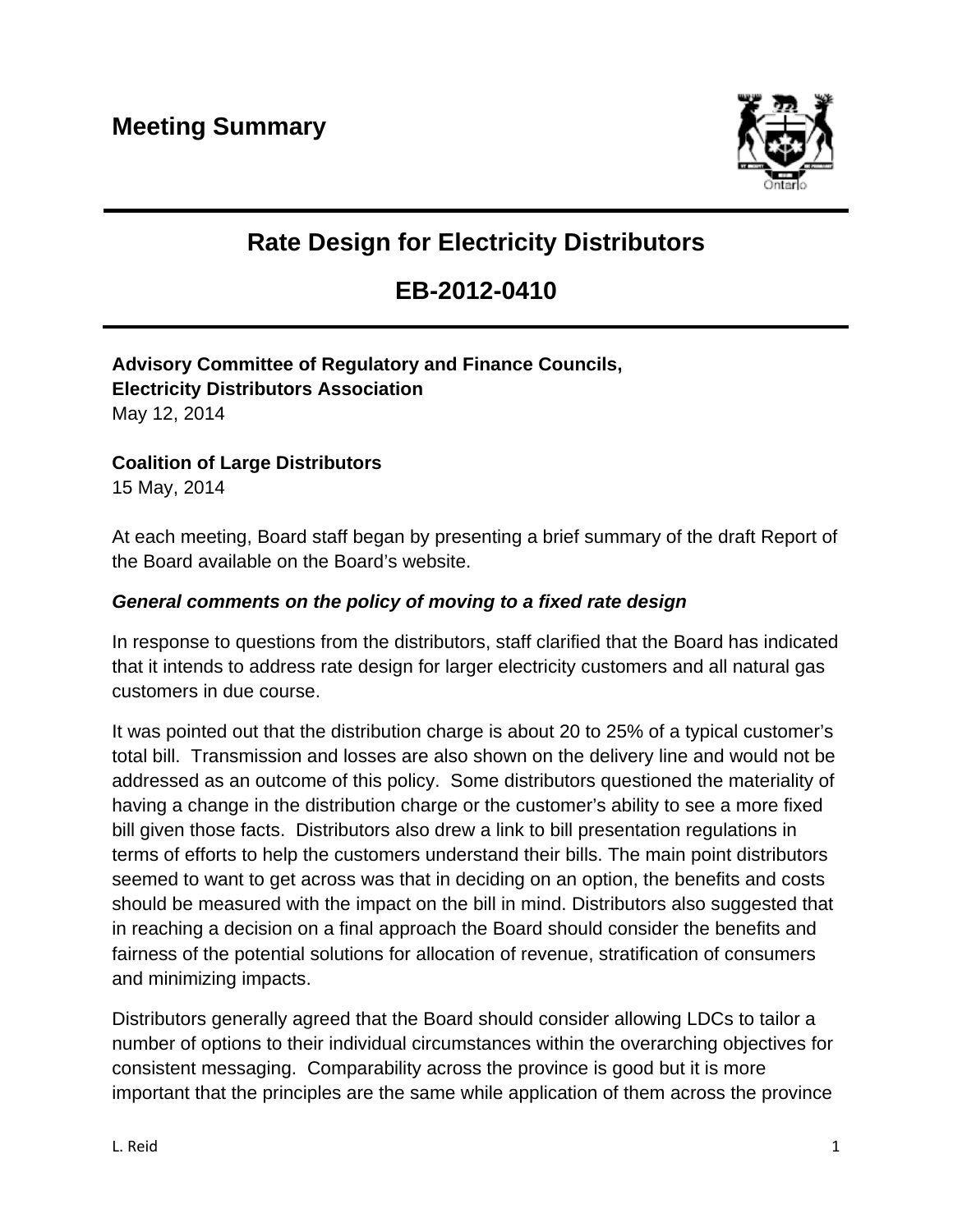may differ. The best solution may be a default option with alternatives. There was disagreement between distributors about the extent to which customers compare their rates or how they are billed to other distribution service areas or other customers. Some felt that the ability to customize a solution for the customer base in the service area was more important than comparability from one are to another. .

In discussing how a distributor would identify a particular option for its service area, the idea of customer opinion/engagement was raised. Distributors would like to know how much they would be expected to do in terms of checking with their customers on what approach is best.

The distributors suggested that the Board should consider focusing on a residential rollout first and leave GS<50 until the approach for GS>50 is decided. The feeling was that this approach would avoid possible issues related to the boundary and the fact that some customers cross that boundary in annual reviews and may be confused or concerned about the impact. This is in part to avoid creating new boundary issues with a new design in the over 50kW class. .

A number of the distributors suggested that timing of implementation is important. If the change is made during an LDC's IRM period, the LDC must be able to retain increases in revenue related to customer and volume growth since its last rebasing. In their view changing the rate for everyone at once makes central messaging easier. They would like to ensure there was a coordinated messaging on the approach and the reasons for it. They would be looking for Board leadership on communications and messaging with stakeholder input.

#### *Comments on proposal 1*

This option is the fixed charge for fixed assets to focus customers on what they can control which is amount and timing of the commodity.

All of the distributors saw this option as the easiest and least expensive option to implement. Many were in favour of adopting this approach for several reasons. There would be little change to the CIS system since it is essentially setting the variable rate to zero and an average cost fixed rate. People are used to paying a fixed rate for comparable fixed asset/variable service industries such as cable and home telephone. The distributors saw this as easiest to explain to customers. With support for lowincome or disadvantaged customers it might be acceptable.

Although a number of the distributors indicated they and concerns about the acceptability and fairness of a one size fits all approach. Some method of grouping customers for 2 to 3 different fixed rates would be good. Distributors suggested multiresidential (condos and apartments), houses and very large homes as different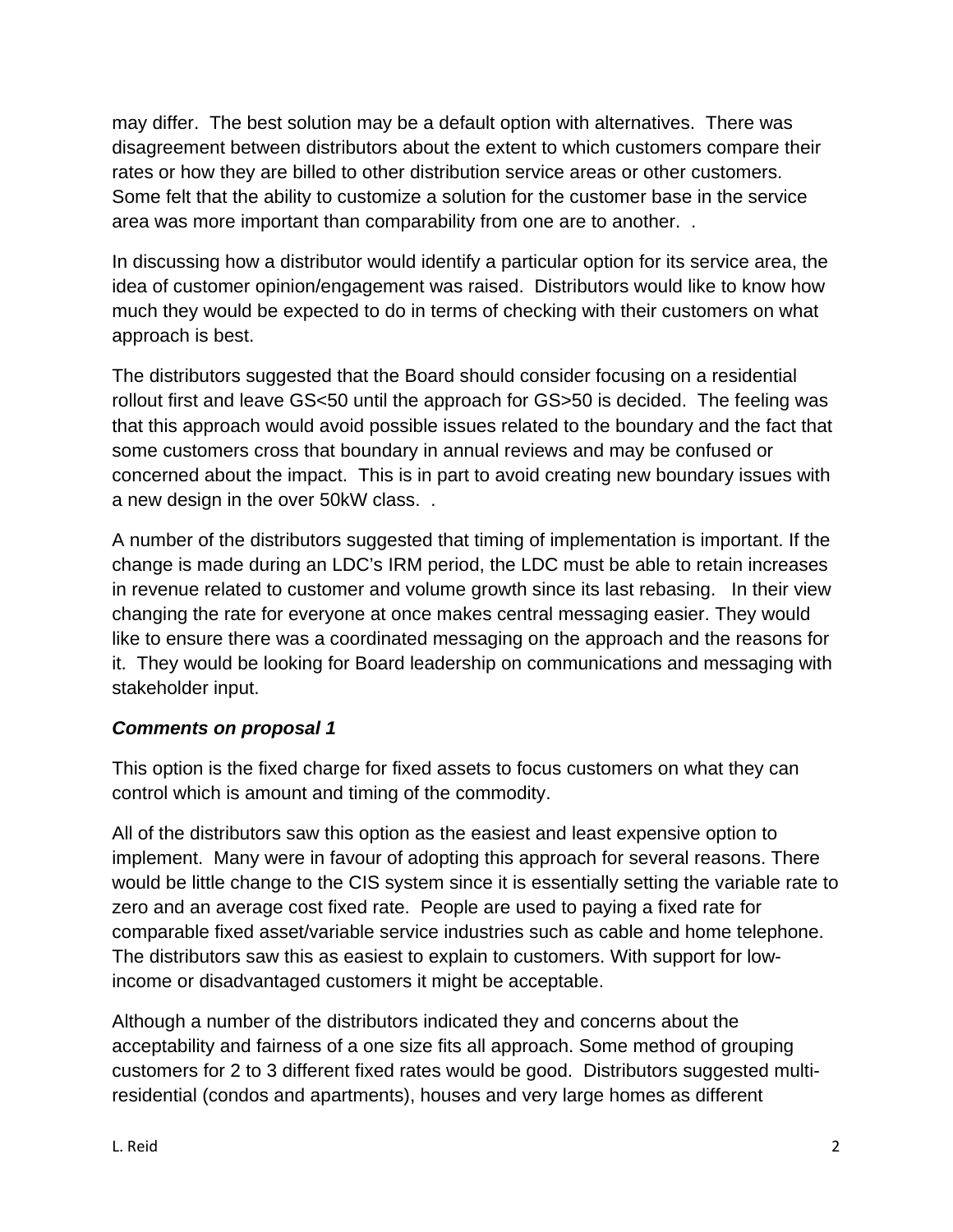subclasses or subclasses based on end-use Work would have to be done to specify those boundaries. Any proposal to make subgroups creates difficulties around the boundaries and changes to CIS systems to flag the subgroup. One possibility would be square footage if that information is available from property assessment records but this may not be a good predictor of energy demand. An alternative to be considered is two subgroups: 1) self-contained meter, and 2) instrument transformer meter.

GS>50 must be subdivided and likely into at least 5 groups.

### *Comments on proposal 2*

In some distributors' view this proposal most closely matches the charge to the cost to serve customers in the same way that the economic connection test does. The main concern for many of the distributors was that they do not have the necessary information to implement the option and would need to undertake a data gathering exercise. For new customers, connection information will be noted. Some LDCs have the information to classify and maintain customers into the listed subgroups from the smart meter roll-out and smart meter functionality. At least one distributor noted that this option is the most open to gaming and that if information cannot be measured then the distributor is likely to lose from customers increasing service without paying the higher rate. This would put the distributor in the position of policing the customers. There is a cost to society of customers changing out service for the lower rate. It was noted that one route for getting necessary information was through the ESA.

The option of several distributors was that this is likely the most administratively intensive because of the policing aspect and may create difficulties with the IRM process depending on how many customers change out service.

This option is easier to see being implemented with GS<50 customers since their service is much more likely to go into the higher amperages and be one or three phase.

#### *Comments on proposal 3*

Some of the distributors recognized the value of this option from a CDM perspective. They indicated support for the price signal. This option however causes concerns for many of the distributors because of the likely high administrative burden to reclassify customers every year. The lag between peak measurement period and the reclassification event would significantly blunt the conservation/reward message. The relativity aspect of setting boundaries between the different sub-groups is a concern. The distributors think it will be a very challenging option with respect to customer communications and managing customer concerns. Distributors are concerned about customers who strive to move to a lower rate group and, because others have as well,